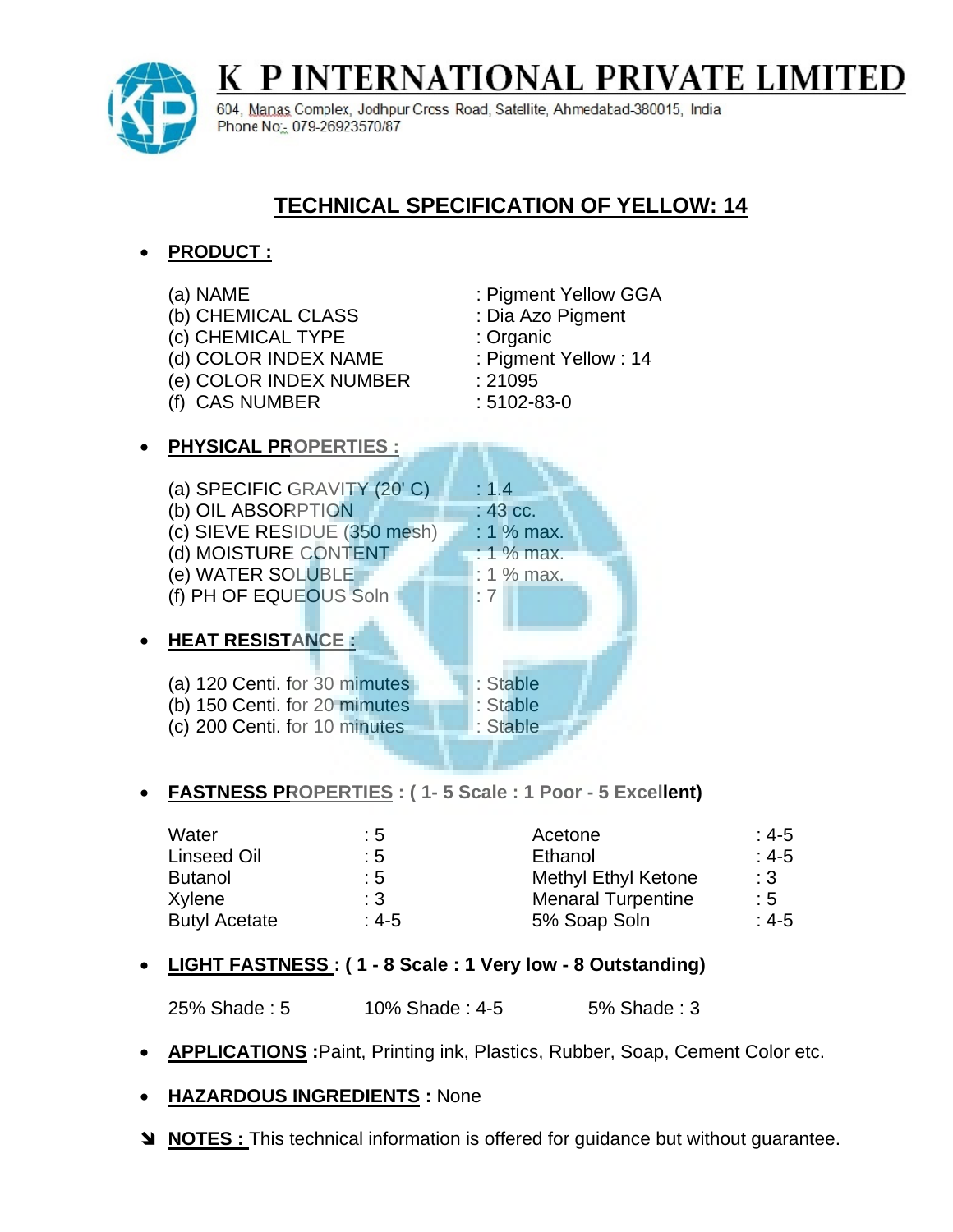- 
- **N** Commodity Name : Permanent Yellow 2GS
- **M** C.I. Generic Name : Pigment Yellow: 14
- **Solution** C.I. Number : 21095
- CAS Number : 5468-75-7
- Su Chemical Family : Disazo